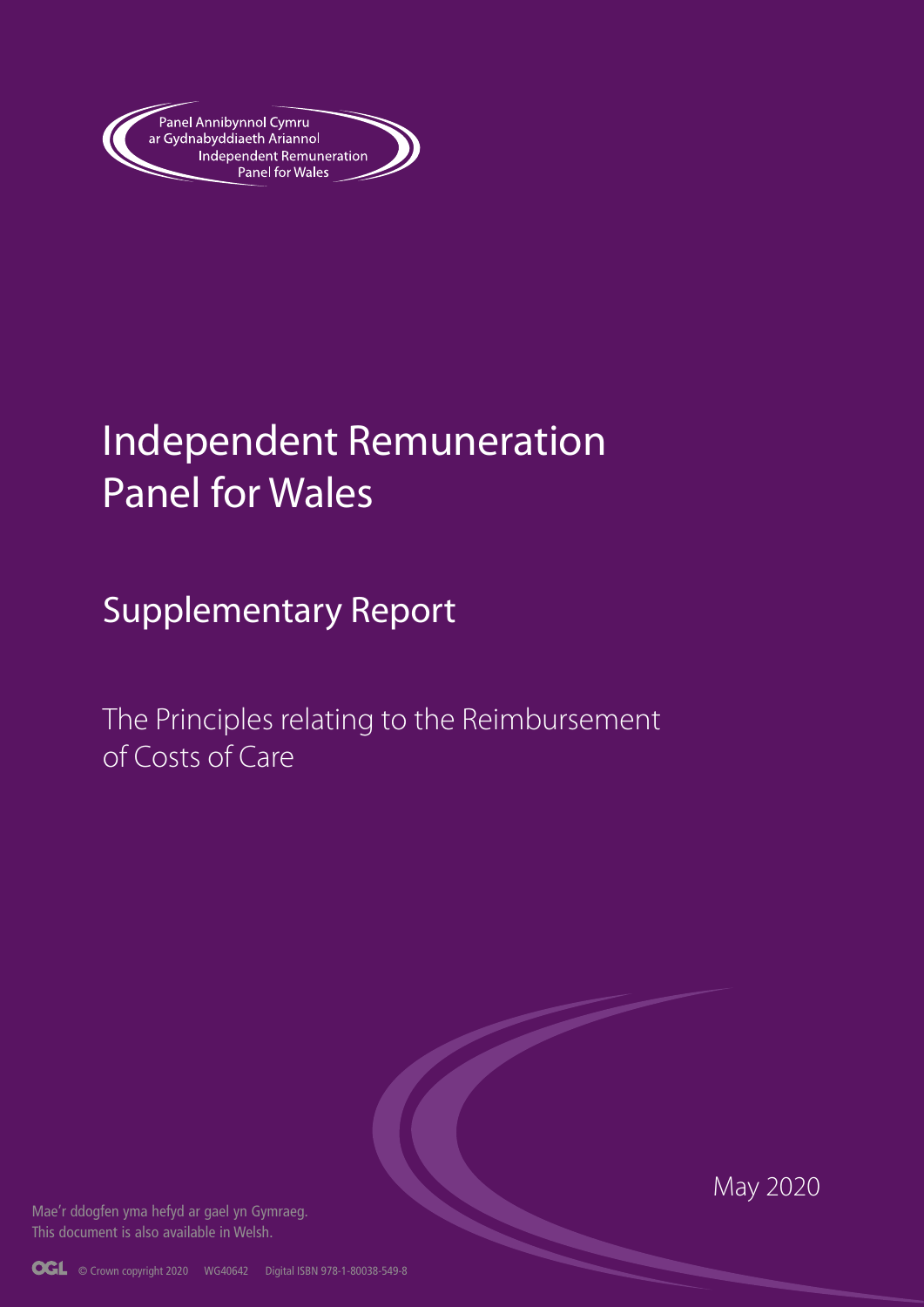## **Supplementary Report 2020**

### **The Principles in respect of the Reimbursement of Costs of Care (RoCoC)**

#### **Introduction**

The Panel's core principles have been a fundamental feature of its work since it was established and are contained in each Annual Report. These include:

#### **Remuneration**

1.3The Framework provides for payment to members of relevant authorities who carry a responsibility for serving their communities. The level of payment should not act as a barrier to taking up or continuing in post. There should be no requirement that resources necessary to enable the discharge of duties are funded from the payment. The Framework provides additional payments for those who are given greater levels of responsibility.

#### **Diversity**

1.4Democracy is strengthened when the membership of relevant authorities adequately reflects the demographic and cultural make-up of the communities such authorities serve. The Panel will always take in to account the contribution its Framework can make in encouraging the participation of those who are significantly under-represented at local authority level.

This Supplementary Report builds on these core principles and adds principles which specifically relate to costs of care. The provision of financial support for members with care responsibilities or personal needs is an important factor in improving and sustaining the diversity of membership. It is essential that there is clarity in the availability of and the access to this support.

#### **The purpose is:**

To enable all members and co-opted members of relevant authorities to carry out their duties effectively

#### **The Relevant Authorities are:**

22 Local Authorities, 735 Town and Community Councils, 3 National Park and 3 Fire and Rescue Authorities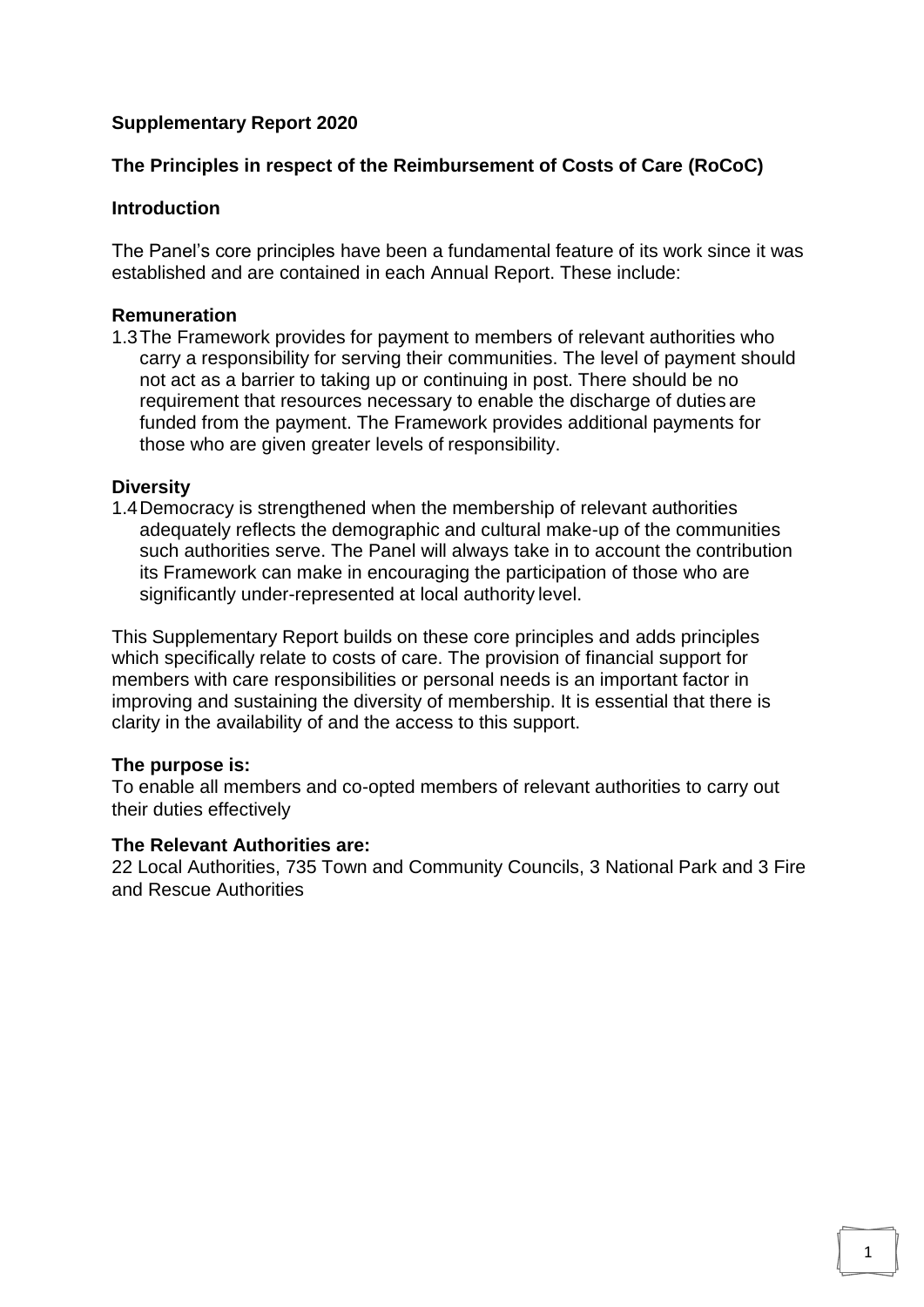| The Minimum Authorities should do                                                        | How this could be done                                                                                                                                                                                                                                                                                                                                                                                                                                                                                                                                      |                                                                                                                                                                                                                                                                                                                                                                   |
|------------------------------------------------------------------------------------------|-------------------------------------------------------------------------------------------------------------------------------------------------------------------------------------------------------------------------------------------------------------------------------------------------------------------------------------------------------------------------------------------------------------------------------------------------------------------------------------------------------------------------------------------------------------|-------------------------------------------------------------------------------------------------------------------------------------------------------------------------------------------------------------------------------------------------------------------------------------------------------------------------------------------------------------------|
| Be clear<br>1<br>who it is<br>for                                                        | Members with primary caring<br>1.1<br>responsibilities for a child or adult and<br>or personal support needs where<br>these are not covered by statutory or<br>other provision.<br>For personal support. This might also<br>1.2<br>include a short term or recent<br>condition not covered by the Equality<br>Act 2010, access to work, Personal<br>Payments, insurance or other                                                                                                                                                                            | A Confidential review of<br>the needs of individual<br>members annually and<br>when circumstances<br>change                                                                                                                                                                                                                                                       |
|                                                                                          | provision.                                                                                                                                                                                                                                                                                                                                                                                                                                                                                                                                                  |                                                                                                                                                                                                                                                                                                                                                                   |
| $\overline{2}$<br>Raise<br>Awareness                                                     | 2.1<br>Ensure potential candidates,<br>candidates and current members are<br>aware that RoCoC is available to<br>them should their current or future<br>circumstances require.                                                                                                                                                                                                                                                                                                                                                                              | Ensure clear and easily<br>found information is<br>available on website and<br>in election and<br>appointment materials, at<br>Shadowing and at<br>induction and in the<br>members' "handbook".<br>Remind serving members<br>via e-mail and or training.<br>Signpost to IRPW<br><b>Payments to Councillors</b><br>leaflets.                                       |
| 3<br>Promote a<br>Positive<br>Culture                                                    | 3.1<br>Ensure all members understand the<br>reason for RoCoC and support and<br>encourage others to claim where<br>needed.                                                                                                                                                                                                                                                                                                                                                                                                                                  | Encouragement within<br>and across all parties of<br><b>Relevant Authorities to</b><br>support members to<br>claim.<br>Agree not to advertise or<br>make public individual<br>decisions not to claim.                                                                                                                                                             |
| 4<br>Set out the<br>approved<br>duties for<br>which<br><b>RoCoC</b><br>can be<br>claimed | 4.1<br><b>Meetings</b> $-$ formal (those called by<br>the Authority) and those necessary to<br>members' work (to deal with<br>constituency but not party issues)<br>and personal development (training,<br>and appraisals.)<br>$\textsf{Travel}$ – in connection with meetings.<br>4.2<br>4.3<br><b>Preparation</b> – reading and<br>administration are part of a member's<br>role. Some meetings and committees<br>require large amounts of reading,<br>analysis or drafting before or after a<br>meeting.<br>Senior salary holders with additional<br>4.4 | Approved duties are<br>usually a matter of fact.<br>Interpretation of the<br><b>IRPW Regulations are</b><br>set out in the Annual<br>Report.<br>"Any other duty approved<br>by the authority, or any<br>duty of class so<br>approved, undertaken for<br>the purpose of, or in<br>connection with, the<br>discharge of the functions<br>of the authority or any of |
|                                                                                          | duties may have higher costs.                                                                                                                                                                                                                                                                                                                                                                                                                                                                                                                               | its committees."                                                                                                                                                                                                                                                                                                                                                  |